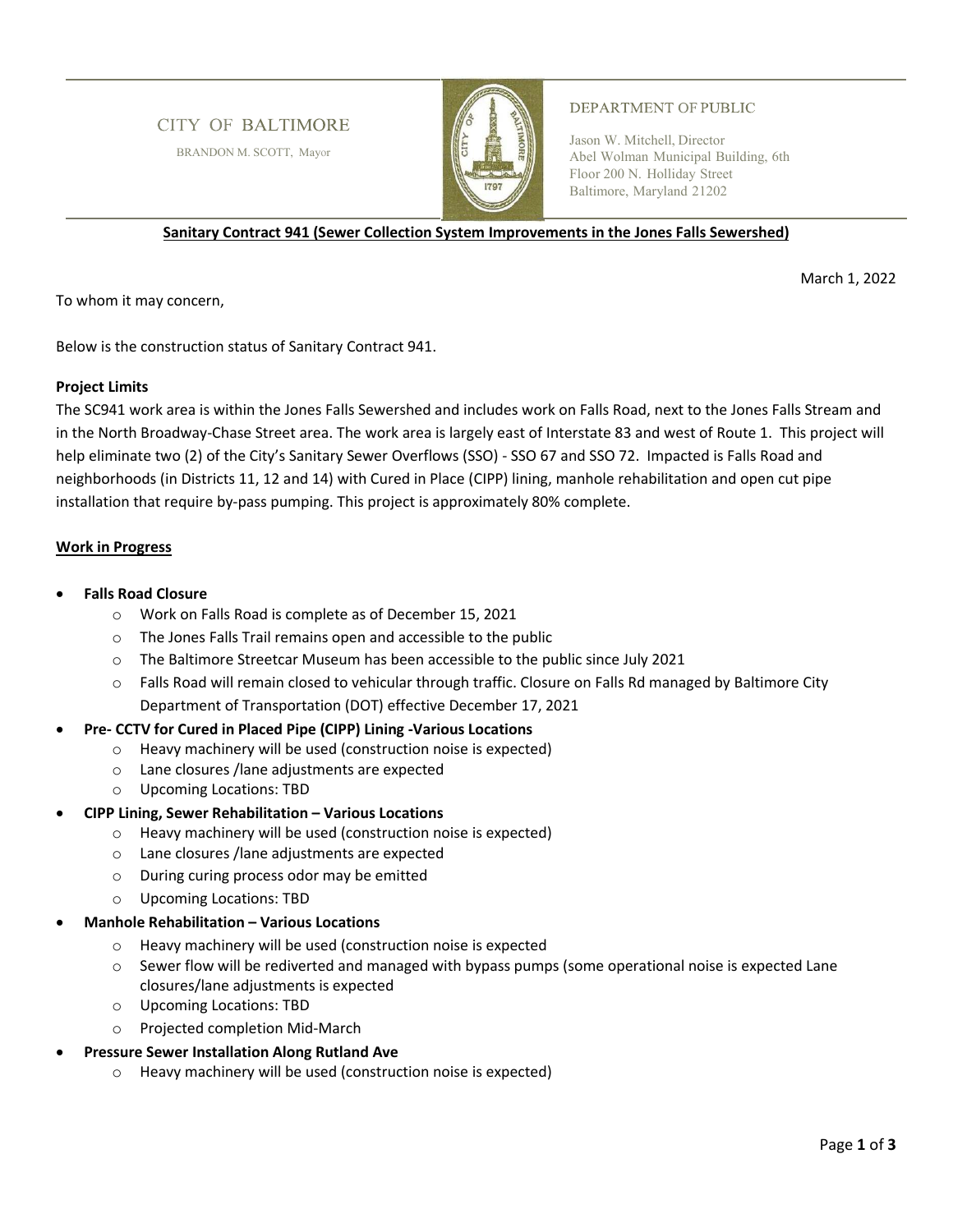o Lane closures /lane adjustments is expected

# **Pressure Sewer Installation Along Ellsworth St**

- o Heavy machinery will be used (construction noise is expected)
- o Ellsworth St is closed to traffic
- o Prestressed Concrete Cylinder Pipe (PCCP) installation along Ellsworth continued until mid-January 2022. PCCP installation on Rutland Ave to start by late February 2022.

## **Broadway Bypass Pumping**

- o Heavy machinery will be used (construction noise is expected)
- o Lane closures /lane adjustments is expected
- o Tree Removal along portion of bypass route
- $\circ$  Bypass piping running along Register Ave (alley) towards Biddle St to be removed. This piping will later be placed when needed.

## **Restoration**

- o Heavy machinery will be used (construction noise is expected)
- o Lane closures /lane adjustments is expected
- o Upcoming Locations: TBD
- o Ongoing, completed at the conclusion of rehab work

## **Note about project delays**

The work in the N. Broadway - Ellsworth St - Gay St - Chase St corridor has experienced significant delays due to (1) adverse subsurface conditions (2) conflicts with existing utilities, and (3) supply chain disruptions due to the COVID-19 pandemic. The original schedule would have dictated that the traffic control measures would be in place during the period October-November. However, as of this update, due to the delays mentioned above, these traffic control measures have not yet been implemented.

We hope this provides insights for upcoming work as we strive to timely and safely complete this project. If you have any question; you may call (410) 396-4700; Monday through Friday; between 8:30 AM and 4:30 PM. Mr. Indranil Goswami, the project manager can be reached at (410) 396-4700, as well as via email; Indranil.Goswami@baltimorecity.gov. Additional information and resources are also available on our website https://publicworks.baltimorecity.gov/sewer-consent-decreeproject-history

Sincerely,

En Sie Cainal

Angela Cornish Construction Project Supervisor II DPW, Office of Engineering & Construction

Below are some pictures to highlight work accomplished to-date.